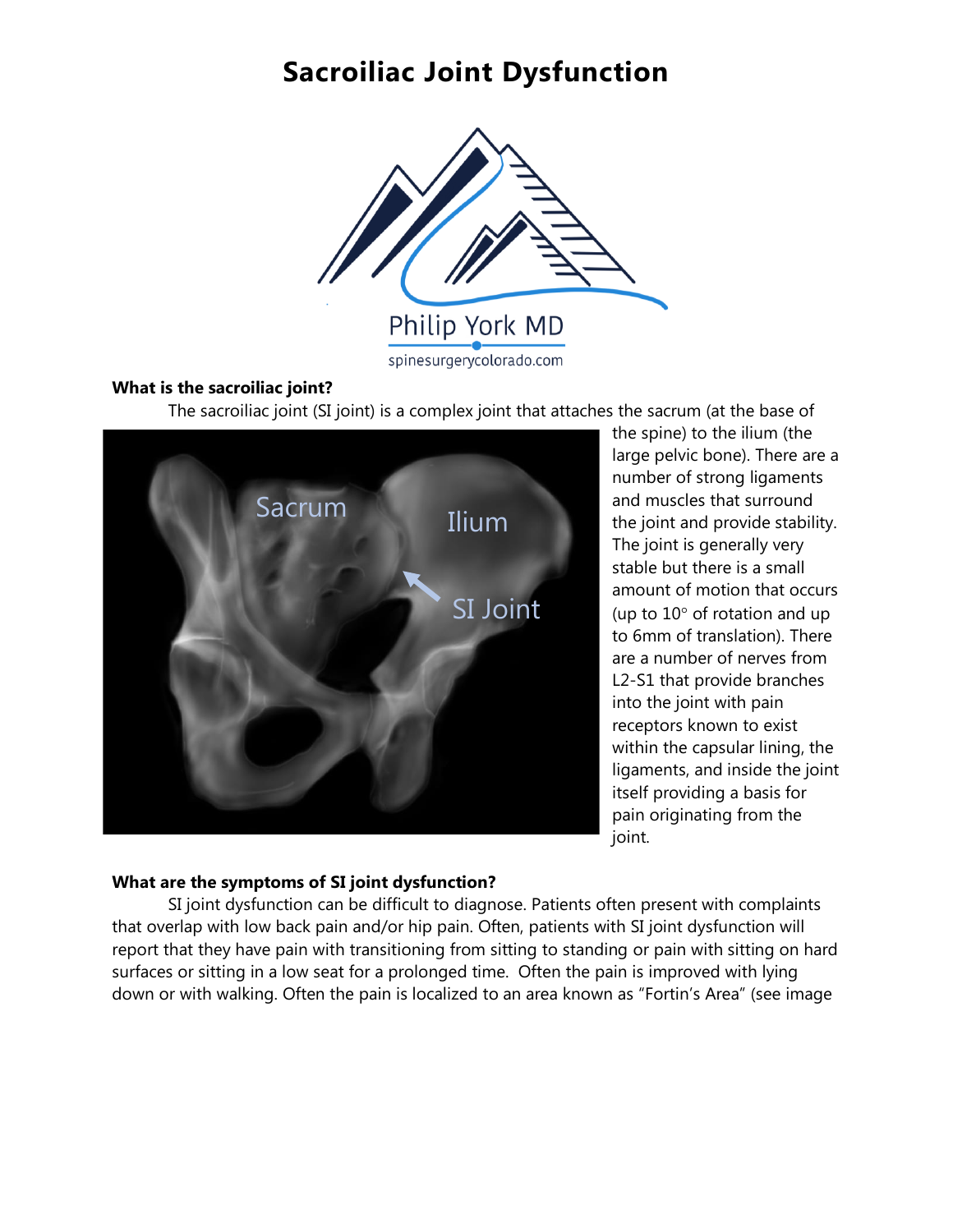# **Sacroiliac Joint Dysfunction**

below to the right) which is often described as been a deep-seated pain within the buttock and often this pain originates in the low back and can extend down the leg but usually not past the knee.

### **How do you diagnose SI joint dysfunction?**

In addition to having symptoms that align with classical SI joint dysfunction symptoms, there are a number of physical exam tests that can help your physician determine if the SI joint may be the cause. While no one specific test can tell you with certainly, performing multiple exams helps the physician get a better idea of the source of the pain. When the symptoms and physical exam both suggest that the SI joint might be the cause, an injection is often the next step. This has the potential of being both diagnostic (ie. it confirms the SI joint as the cause of the pain) and therapeutic (ie. It can alleviate the pain for some time). If the injection alleviates between 50- 70% or more of the pain even for a short time, then this confirms that at least some of the pain is coming from the joint.

#### **What treatment options are there?**

The first step in treating confirmed SI joint dysfunction is physical therapy. There are specific exercises that can help to reduce inflammation and strengthen the muscular stabilizers of the joint. Often injections can provide lasting relief of the pain and these may be repeated multiple times if the relief is long-lasting. There are a number of nother non-surgical treatments such as prolotherapy (injecting an irritant into the joint in hopes of promoting a process to stabilize the joint), rolphing (manual manipulation of the joint to realign and stabilize the joint), and radiofrequency ablations (probes used to burn the sensory nerves feeding the joint) that can be performed.

## **When is surgery recommended?**

When injections have proven to alleviate at least 50-70% of the pain and other interventions have failed to adequately provide long-term relief of the discomfort, stabilization surgery (ie. SI joint fusion) might be offered. Numerous studies have suggested that this can provide improvement in pain and function, but only in carefully selected patients.

## **What are the risks of the surgery?**

Generally speaking, the current technique for SI joint stabilization utilizes small incisions and has very low risks overall. These risks include infection, excessive bleeding, chronic pain, loosening of the implants inside the bone, and failure of the surgery to fully alleviate the pain.

## **What is the recovery like?**

Crutches or a walker will be required for the first 6 weeks as you will be instructed no to put full weight on the side of the surgery until week 6. There will be specific therapy and range of motion guidelines that you should follow as the muscles and bones heal. You will be prescribed prescription pain pills for the first few weeks as you transition to over the counter